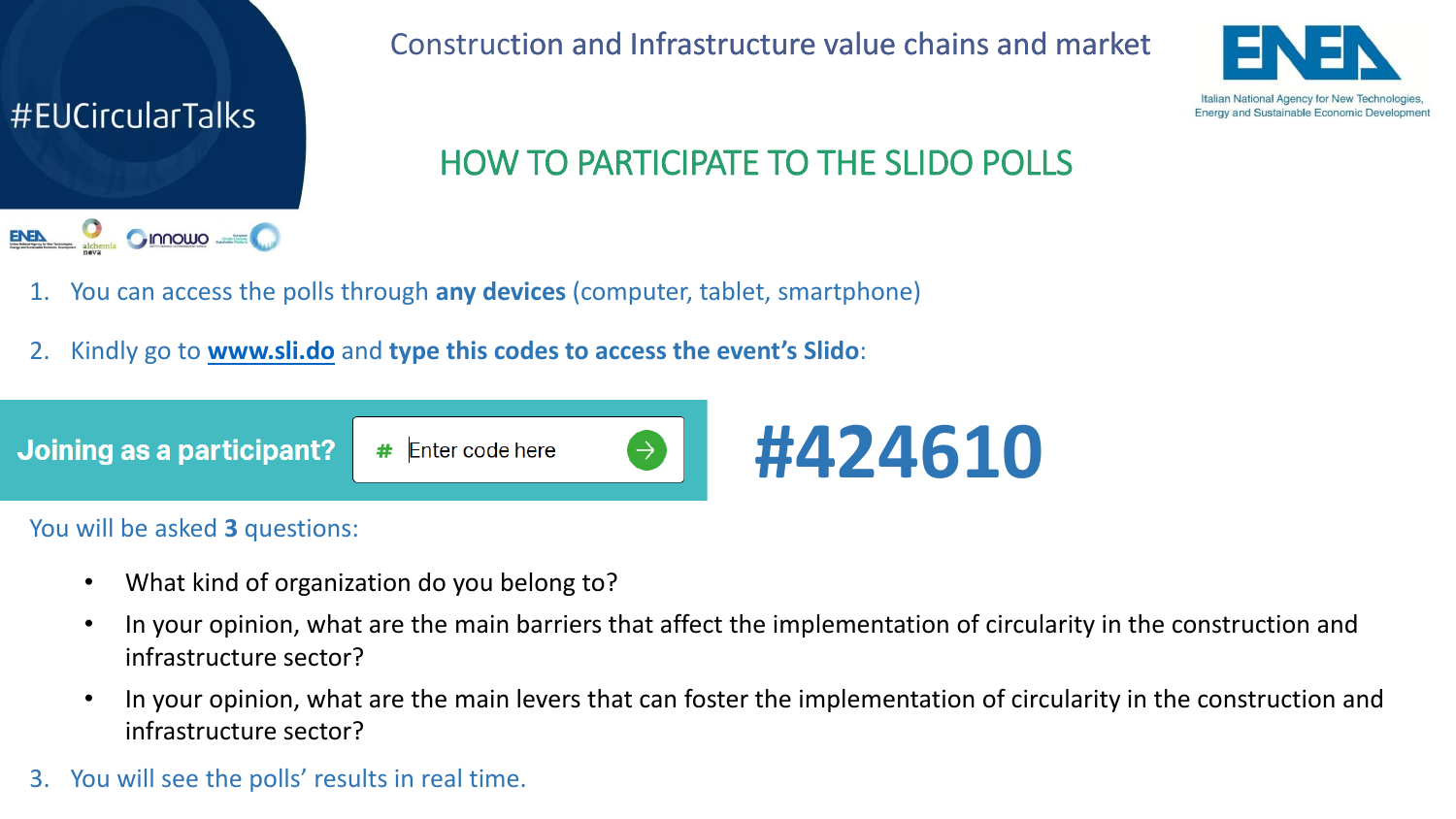

## **What kind of organization do you belong to?**

ⓘ Start presenting to display the poll results on this slide.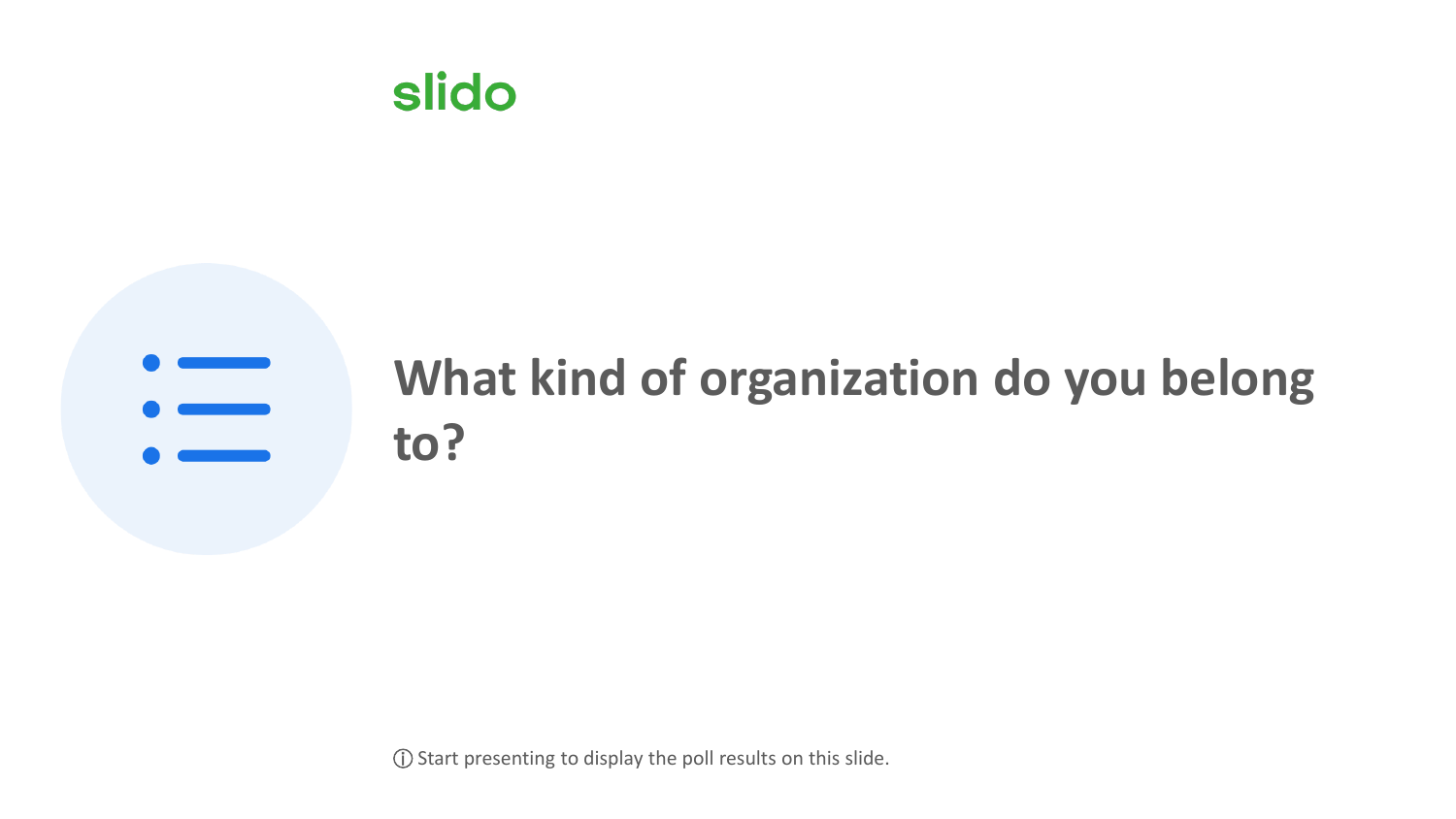



**In your opinion, what are the main barriers that affect the implementation of circularity in the construction and infrastructure sector? Please rank the following barriers**

ⓘ Start presenting to display the poll results on this slide.